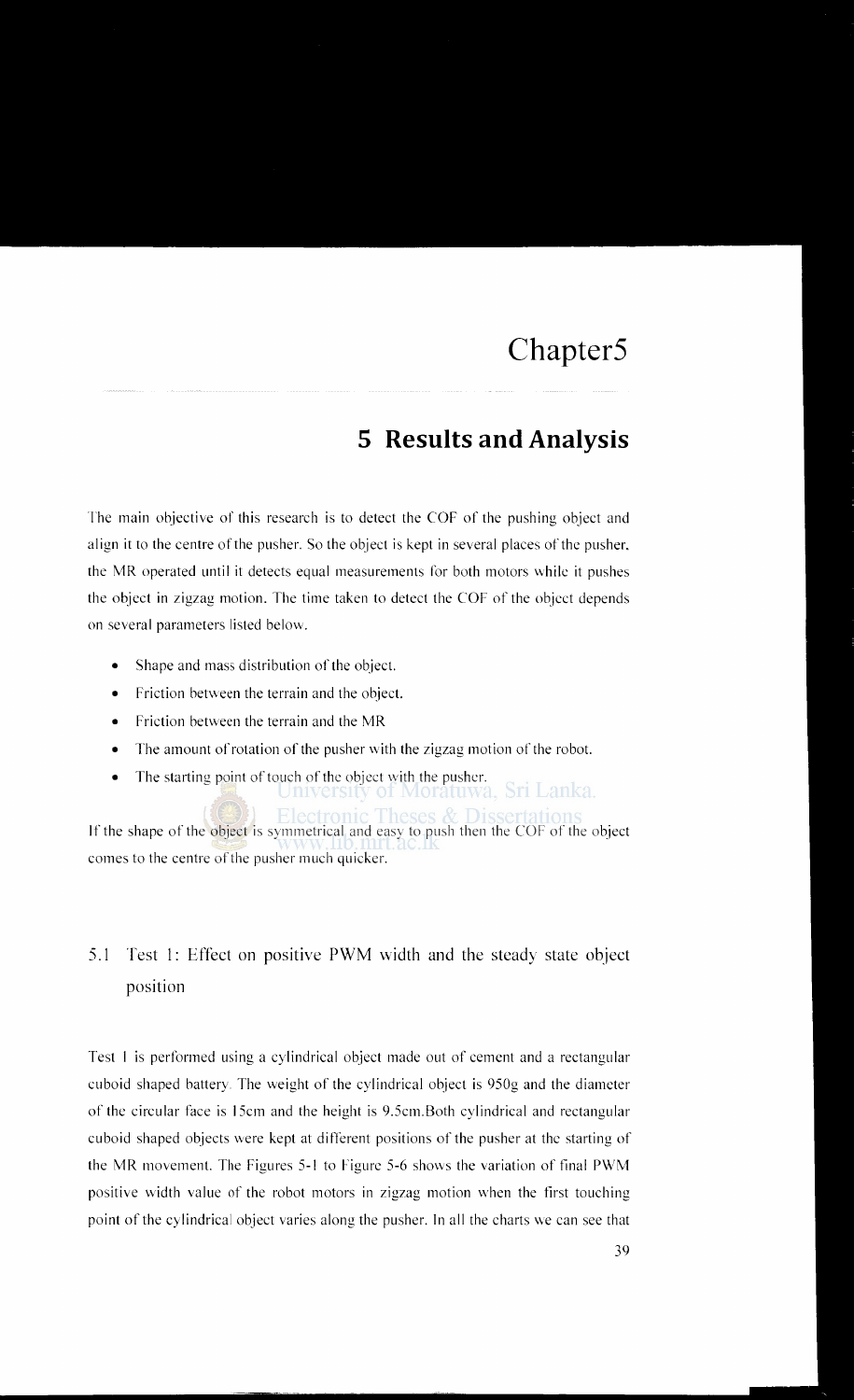the robot is trying to make both motor driving duty cycles to an equal value. As we know that only when the pushing force is applied from equal distances away from the center of the pusher, it creates equal force in both side movements of the robot. So it is clear that the force created by the two motors become equal. So the firmware for the robot is developed to stop its movement once it detects same positive widths for both motors. Then the touching positions of the object and the pusher is measured using a ruler attached to the pusher.

It can be clearly seen that when the weight of the object changes, then the PWM positive width also changes accordingly. When the object is close to the edge of pusher, the motor attached to that side needs a considerably higher torque to drive the motor. So the positive pulse width becomes higher than the positive pulse width of the other side motor. This is a very good indication to prove the concept that is going to be examined in this research.



Figure 5-1: Motor driving positive width when the object is kept 4 cm to the right of the COP

Figure 5-1 shows the positive width variation of the zigzag motion when the cylindrical object touches the pusher on the left hand side. The initial touching point is 4cm from the left edge of the pusher. At the first pushing the object might not touch the pusher well and hence sudden impact occurs between the pusher and the object. This might lead to higher positive width to drive the motor.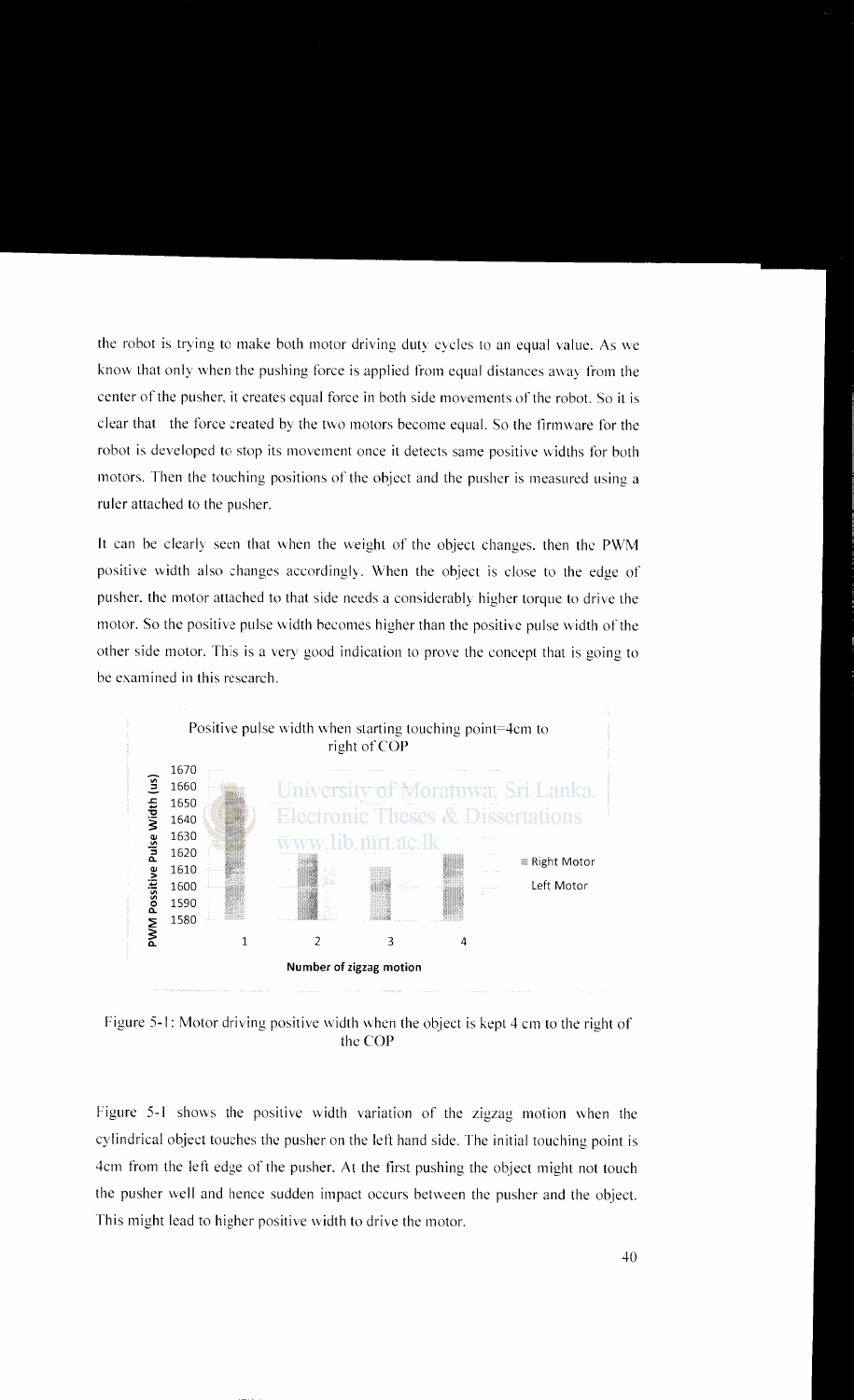

Figure 5-2: Motor driving positive width when the object is kept 9 cm to the right of the COP



Figure 5-3: Motor driving positive width when the object is kept 13 cm to the right of the COP

Figure 5.3 shows the positive width variation when the first contact point of the pusher and the object is 13cm to the right of the centre of the pusher. It can be clearly observed that the positive pulse width of the right side motor movement is very much higher than that of the left motor at the beginning of the movement. This is because the object touches the pusher at the right corner of the pusher and the right motor has to push the object a long distance. So it will take more time to push the object and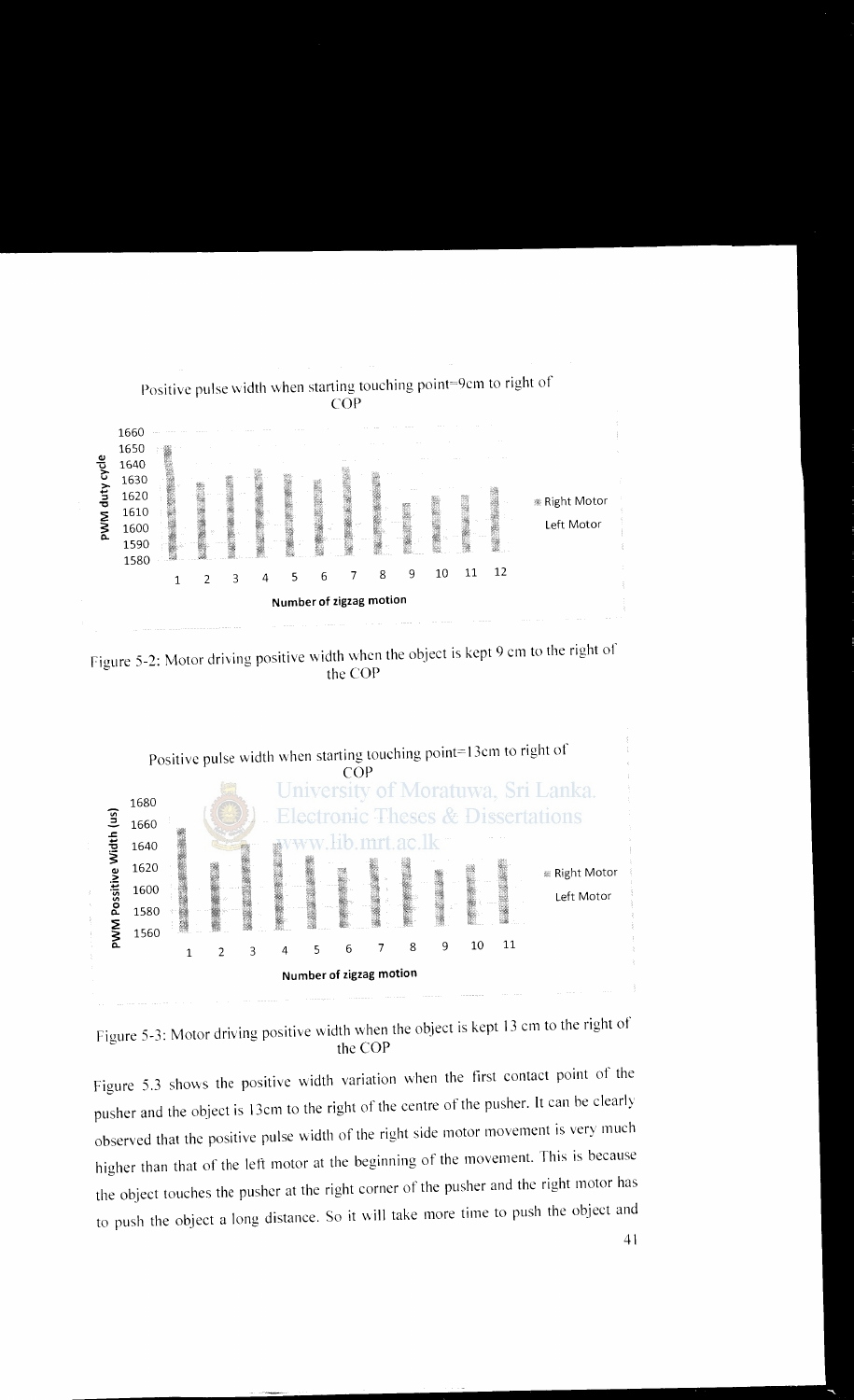hence the motor creates much higher torque. Because of the zigzag movement the object comes towards the pusher and hence difference of the positive widths of both motors becomes less.





If the object is kept close to the centre of the pusher as shown in figure  $5-4$  the motor driving positive width difference of both left and right motors is not very high at the Electronic Theses & Dissertations starting of the movement. www.lib.mrt.ac.lk



Figure 5-5: Motor driving positive width when the object is kept 7cm to the right of the COP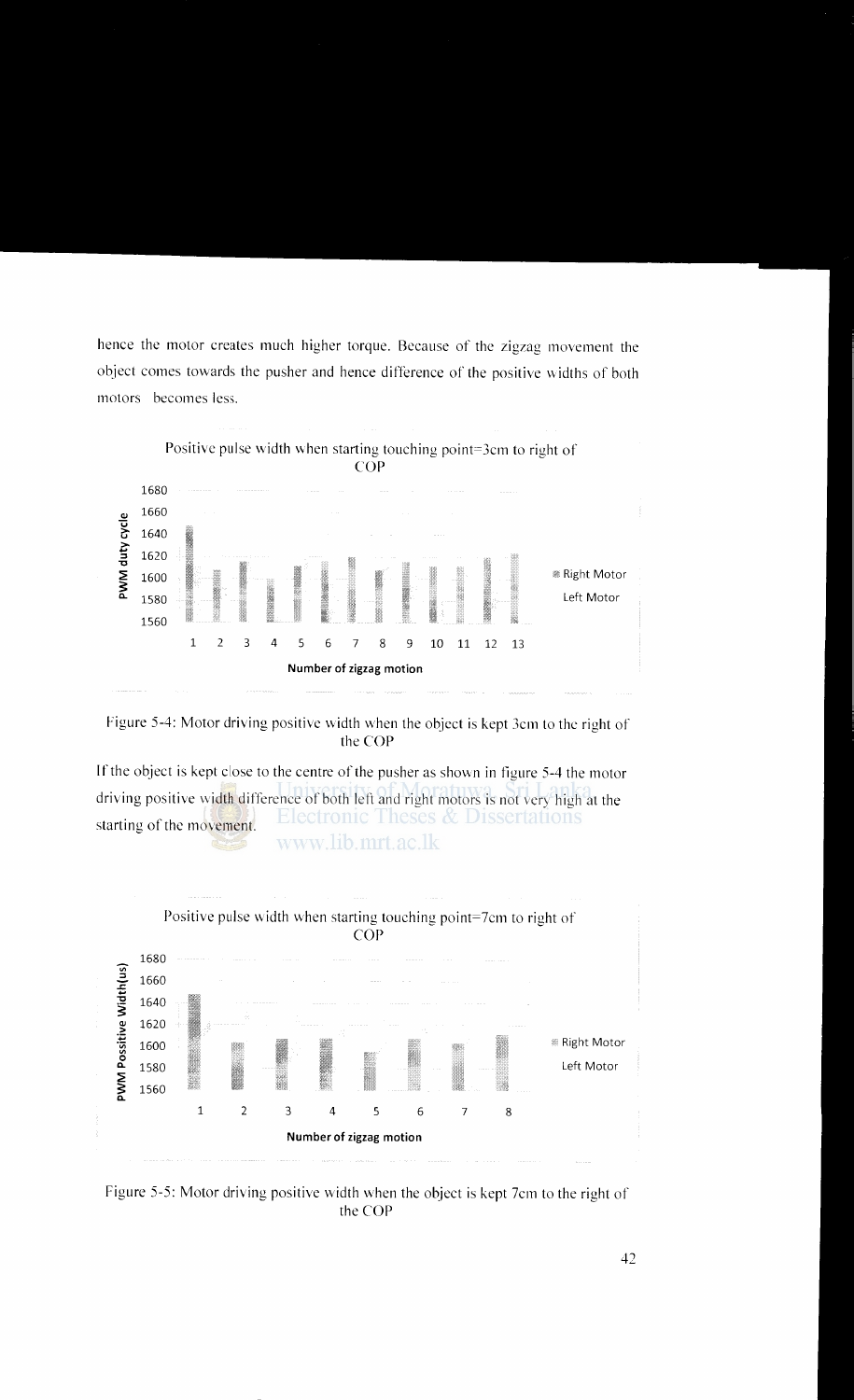Though the object kept at different distances from the centre of the pusher the motor driving positive width might not show significant difference at the starting. This is due to the initial touching point of the object and the pusher. At some orientations of the pusher and the object the pusher might turn the object and \\iII not push the object very much. Turning around the COF needs less force than pushing through the COF. So motor torque needed to turn an object is less than the torque needsed to push an object through the COF. In some of these results this phenomenon can be observed.



Figure 5-6:Motor driving positive width when the object is kept II em to the right of the COP

It can be clearly seen that when the object is kept at the left side of the pusher the left motor needs more torque than the right and vice versa. Hence

Figure 5.7 and 5.8 shows the measurements of the tina! touching point deviation from the centre of the pusher when both motor driving duty cycles become equal for cylindrical and rectangular cuboid shaped objects respectively. The starting touching point of the object varies along the pusher to get several tina! touching points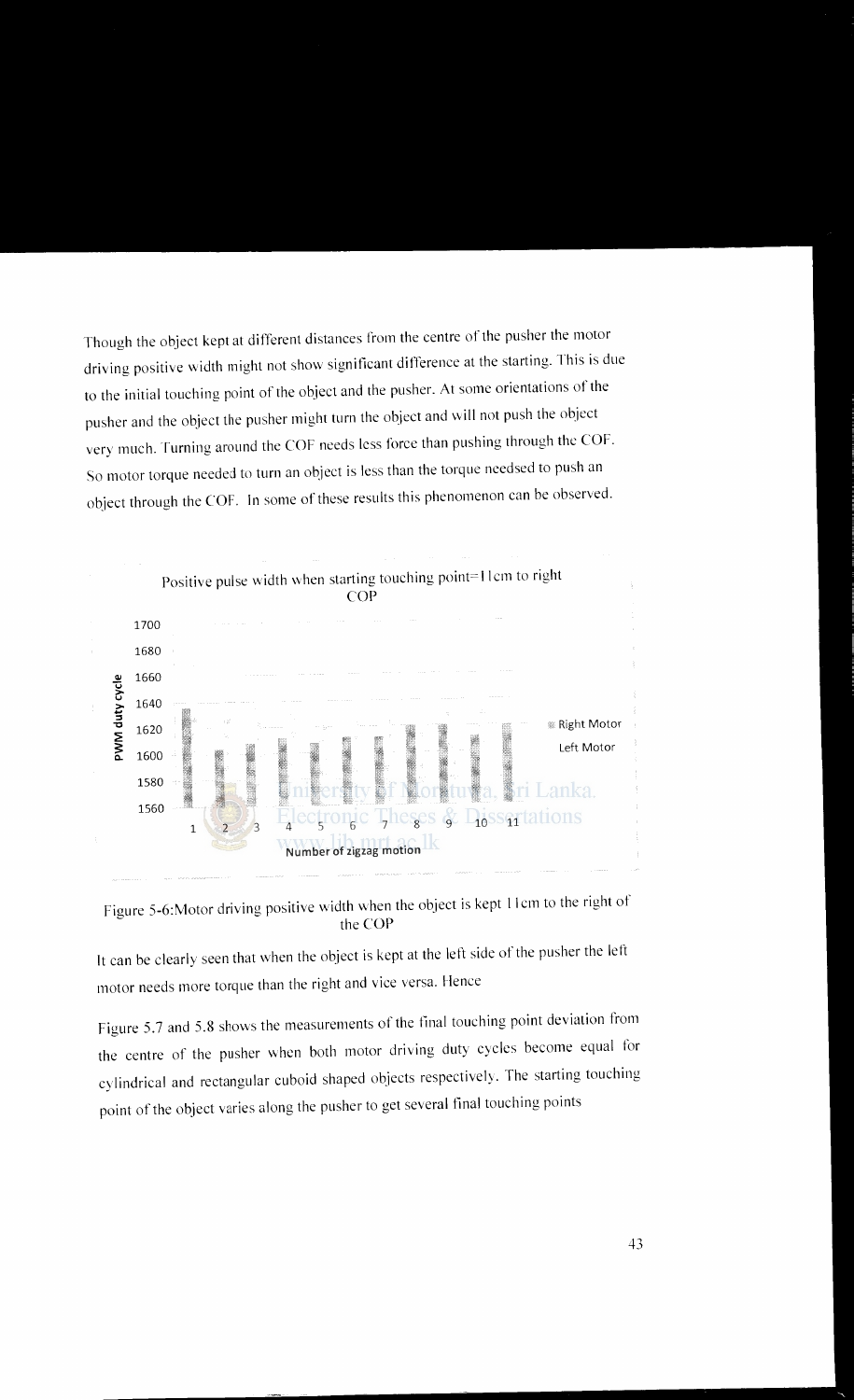

Figure 5-7: Deviation of the COF of a cylindrical shaped object from the center of pusher at steady state.



Figure 5-8: Deviation of the COF of a rectangular cuboid shaped object from the center of the pusher at steady state.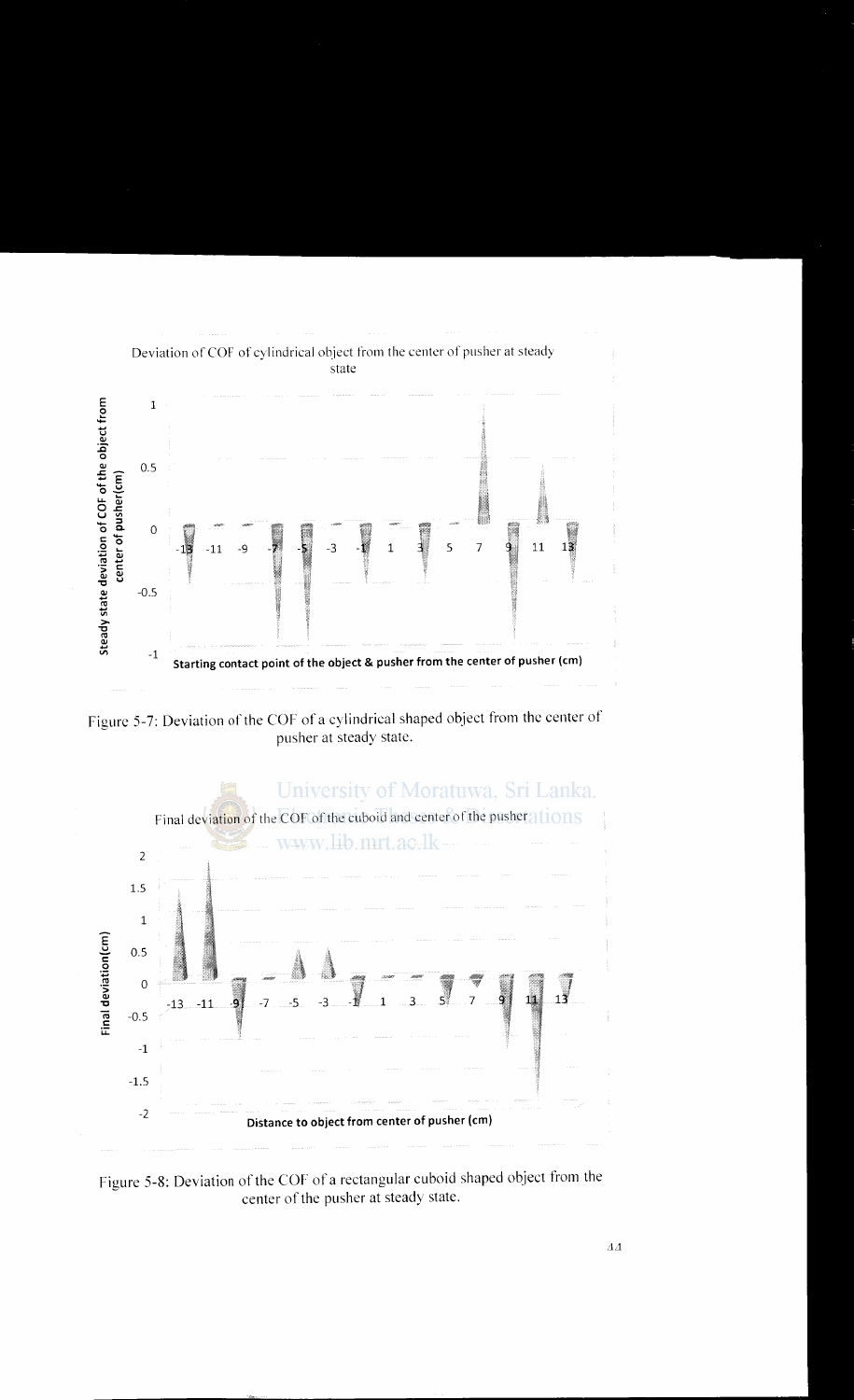For the cylindrical object the maximum deviation of the real centre of friction of the object and the centre of the pusher is in  $\pm 1$  cm. The above mentioned deviation for the rectangular cuboid is in  $\pm 2$ cm. So it is clear that this method can be effectively used to find the centre of friction of an object. Instead of the above feature this zigzag motion is a very effective method to move any shaped object to the centre of the pusher. This will help to keep the pushing object close to the centre of the pusher all the time that the robot pushes the object.



5.2 Test 2: Effect on the terrain and weight of the object

Figure 5-9: The effect on positive pulse width when the weight of the object changed

The second test was performed to find the effect on the positive width of the PWM value when the weight of the object is changed. This test was done for both tiled floor and a concrete floor. A five liter water bottle was used as the object in this test. This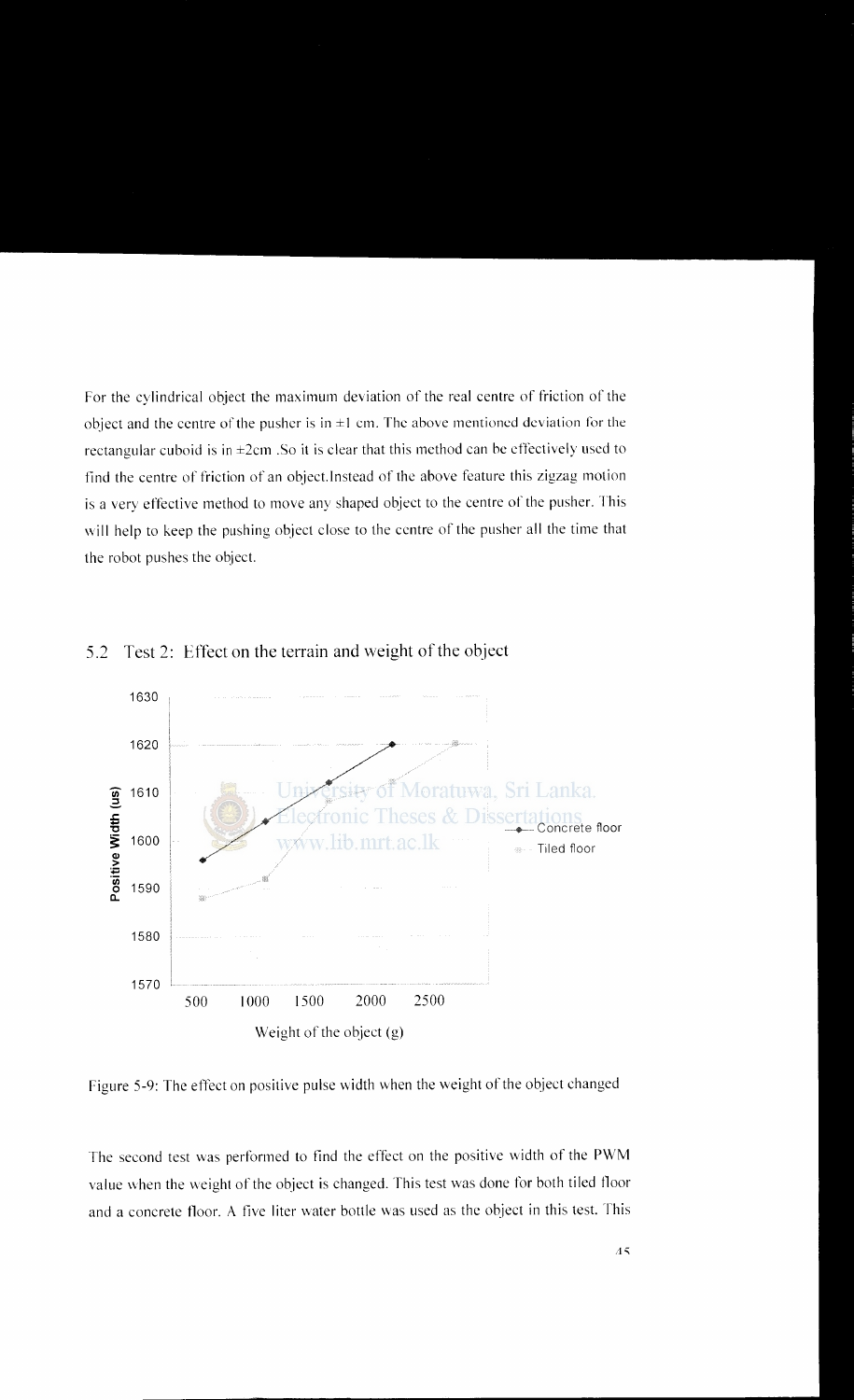bottle was filled with 500ml of water and the first test performed in a tiled tloor and got the PWM width at the force balance state. The same test was done by adding 500ml extra \Vater each and every time and got the readings. Figure 5-9 shows the result of the above test. It is difticult to go for higher weights \Vith the existing MR. When the weight increases the wheels start to slip and hence it is hard to go for higher weights. On a concrete floor the result is very much linear than on a tiled floor. This is because the MR may slip on a tiled tloor. This slipping may cause an error on the result.

Figure 5-10 shows how the mobile robot pushes the piece of granite with an odd shape. The positive width values of each and every movement of the robot are shown under the images. Here the robot has turned due to the slip. Though it is turned it has no effect on the final result. Finally the object and the pusher got aligned and the positive width values become equal.



University of Moratuwa, Sri Lanka. **Electronic Theses & Dissertations** www.lib.mrt.ac.lk